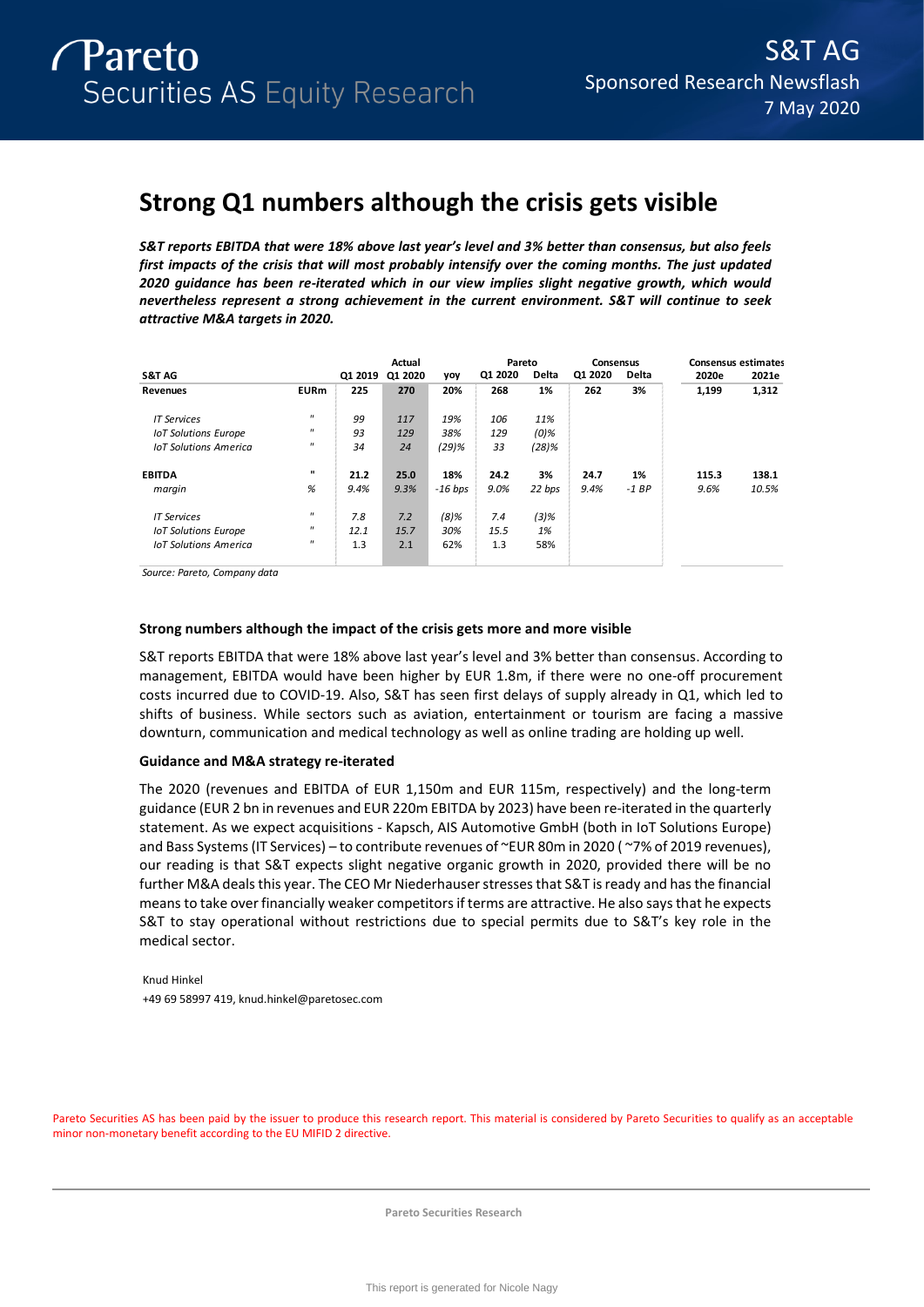# **Disclaimer and legal disclosures**

# **Origin of the publication or report**

This publication or report originates from Pareto Securities AS ("Pareto Securities"), reg. no. 956 632 374 (Norway), Pareto Securities AB, reg. no. 556206-8956 (Sweden) or Pareto Securities Limited, reg. no. 3994976, (United Kingdom) (together the Group Companies or the "Pareto Securities Group") acting through their common un it Pareto Securities Research. The Group Companies are supervised by<br>the Financial Supervisory Au

# **Content of the publication or report**

This publication or report has been prepared solely by Pareto Securities Research.

Opinions or suggestions from Pareto Securities Research may deviate from recommendations or opinions presented by other departments or companies in the Pareto Securities Group. The reason may typically be the result of differing time horizons, methodologies, contexts or other factors.

#### **Sponsored research**

Please note that if this report is labelled as "sponsored research" on the front page, Pareto Securities has entered into an agreement with the company about the preparation of research reports and<br>receives compensation fr research is however commissioned for and paid by the company and such material is considered by Pareto Securities to qualify as an acceptable minor non-monetary benefit according to the EU MiFID II Directive.

#### **Basis and methods for assessment**

Opinions and price targets are based on one or more methods of valuation, for instance cash flow analysis, use of multiples, behavioral technical analyses of underlying market movements in combination with considerations of the market situation and the time horizon. Key assumptions of forecasts, price targets and projections in research cited or reproduced appear in the research material from the named sources. The date of publication appears from the research material cited or reproduced. Opinions and estimates may be updated in subsequent versions of the publication or report, provided that the relevant company/issuer is treated anew in such later versions of the publication or report.

Pareto Securities Research may provide credit research with more specific price targets based on different valuation methods, including the analysis of key credit ratios and other factors describing the securities creditworthiness, peer group analysis of securities with similar creditworthiness and different DCF-valuations. All descriptions of loan agreement structures and loan agreement features are obtained from sources which Pareto Securities Research believes to be reliable, but Pareto Securities Research does not represent or warrant their accuracy. Be aware that investors should go through the specific complete loan agreement before investing in any bonds and not base an investment decision based solely on information contained in this publication or report.

Pareto Securities Research has no fixed schedule for updating publications or reports.

Unless otherwise stated on the first page, the publication or report has not been reviewed by the issuer before dissemination. In instances where all or part of a report is presented to the issuer prior to publication, the purpose is to ensure that facts are correct.

# **Validity of the publication or report**

All opinions and estimates in this publication or report are, regardless of source, given in good faith and may only be valid as of the stated date of this publication or report and are subject to change without notice.

#### **No individual investment or tax advice**

The publication or report is intended only to provide general and preliminary information to investors and shall not be construed as the basis for any investment decision. This publication or report has<br>been prepared by Pa recommendation of particular financial instruments or strategies and thus it does not provide individually tailored investmen t advice, and does not take into account the individual investor's particular financial situation, existing holdings or liabilities, investment knowledge and experience, investment objective and horizon or risk profile and preferences. The investor must particularly ensure the suitability of an investment as regards his/her financial and fiscal situation and investment objectives. The investor bears the risk of losses in connection with an investment.

Before acting on any information in this publication or report, we recommend consulting your financial advisor.

The information contained in this publication or report does not constitute advice on the tax consequences of making any particular investment decision. Each investor shall make his/her own appraisal of the tax and other financial merits of his/her investment.

#### **Sources**

This publication or report may be based on or contain information, such as opinions, recommendations, estimates, price targets and valuations which emanate from Pareto Securities Research' analysts or representatives, publicly available information, information from other units or companies in the Group Companies, or other named sources.

To the extent this publication or report is based on or contains information emanating from other sources ("Other Sources") than Pareto Securities Research ("External Information"), Pareto Securities Research has deemed the Other Sources to be reliable but neither the companies in the Pareto Securities Group, others associated or affiliated with said companies nor any other person, guarantee the accuracy, adequacy or completeness of the External Information.

#### **Ratings**

| Equity ratings: | "Buy"  | Pareto Securities Research expects this financial instrument's total return to exceed 10% over the next 12 months                   |
|-----------------|--------|-------------------------------------------------------------------------------------------------------------------------------------|
|                 | "Hold" | Pareto Securities Research expects this financial instrument's total return to be between -10% and 10% over the next 12 months      |
|                 | "Sell" | Pareto Securities Research expects this financial instrument's total return to be negative by more than 10% over the next 12 months |

**Analysts Certification**<br>The research analystis) whose name(s) appear on research reports prepared by Pareto Securities Research certify that: (i) all of the views expressed in the research report accurately reflect their "Hold"<br>Pareto Securities Research expects this financial instrument's total return to be between -10% and 10% over the next 12 months<br>Analysts Certification<br>The research analyst(s) whose name(s) appear on research reports research analysts in research reports that are prepared by Pareto Securities Research.

The research analysts whose names appears on research reports prepared by Pareto Securities Research received compensation that is based upon various factors including Pareto Securities' total revenues, a portion of which are generated by Pareto Securities' investment banking activities.

#### **Limitation of liability**

Pareto Securities Group or other associated and affiliated companies assume no liablity as regards to any investment, divestment or retention decision taken by the investor on the basis of this<br>publication or report. In no resulting from the information in this publication or report.

Neither the information nor any opinion which may be expressed herein constitutes a solicitation by Pareto Securities Research of purchase or sale of any securities nor does it constitute a solicitation to any person in any jurisdiction where solicitation would be unlawful. All information contained in this research report has been compiled from sources believed to be reliable. However, no representation or warranty, express or implied, is made with respect to the completeness or accuracy of its contents, and it is not to be relied upon as authoritative.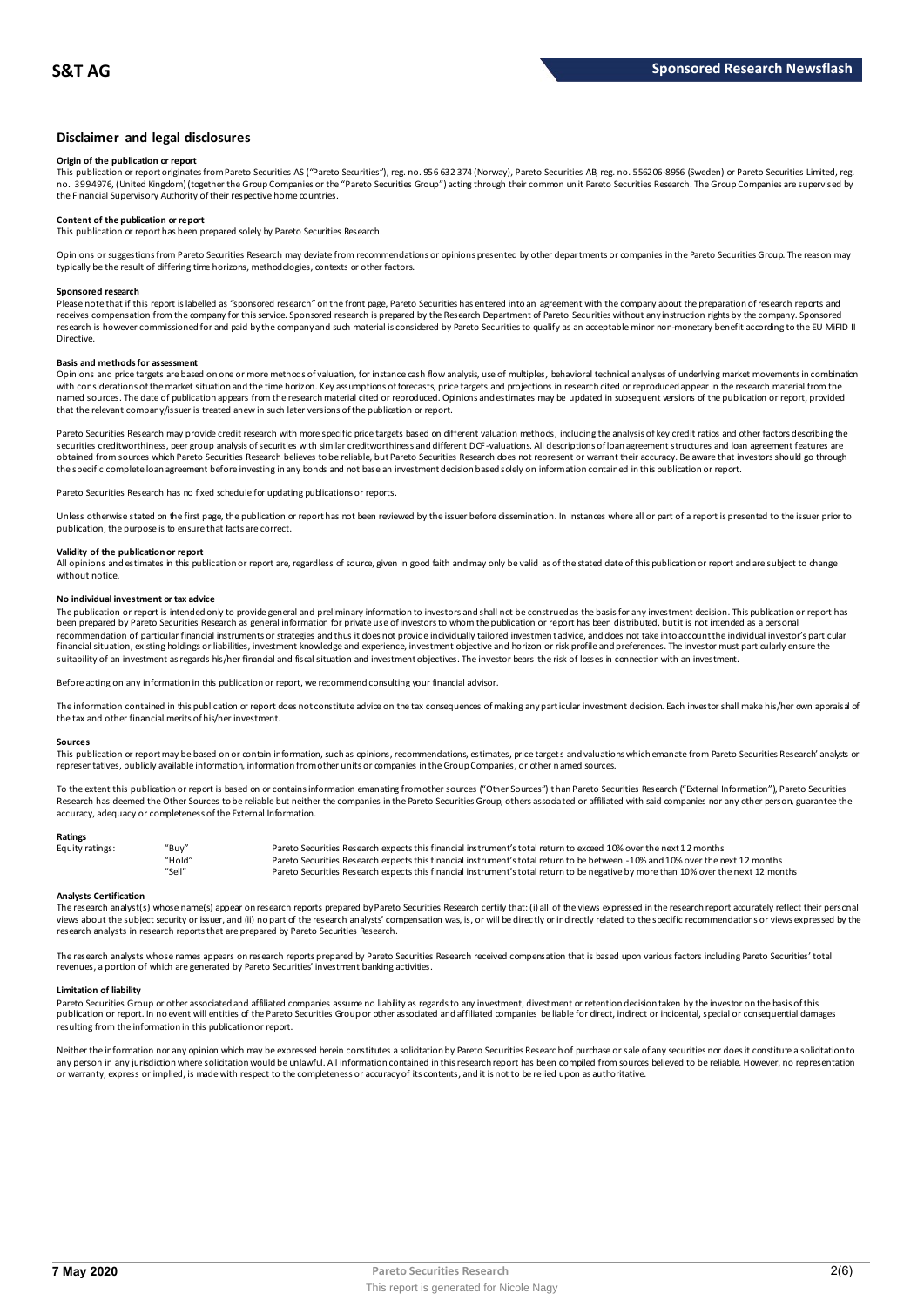### **Risk information**

The risk of investing in certain financial instruments, including those mentioned in this document, is generally high, as their market value is exposed to a lot of different factors such as the operational and financial conditions of the relevant company, growth prospects, change in interest rates, the economic and political environment, foreign exchange rates, shifts in market sentiments etc. Where an investment or security is denominated in a different currency to the investor's currency of reference, changes in rates of exchange may have an adverse effect on the value, price or income of or from that investment to the investor. Past performance is not a guide to future performance. Estimates of future performance are based on assumptions that may not be realized. When investing in individual shares, the investor may lose all or part of the investments.

### **Conflicts of interest**

Companies in the Pareto Securities Group, affiliates or staff of companies in the Pareto Securities Group, may perform services for, solicit business from, make a market in, hold long or short positions in, or otherwise be interested in the investments (including derivatives) of any company mentioned in the publication or report.<br>In addition Pareto Securities Group, or affiliates, may from time to time have a broking, advisory o

acting as that company's official or sponsoring broker and providing investment banking or other financial services. It is the policy of Pareto to seek to act as corporate adviser or broker to some of the companies which are covered by Pareto Securities Research. Accordingly companies covered in any Research may be the subject o f marketing initiatives by the Investment Banking Department.

To limit possible conflicts of interest and counter the abuse of inside knowledge, the analysts of Pareto Securities Research are subject to internal rules on sound ethical conduct, the management of inside information, handling of unpublished research material, contact with other units of the Group Companies and personal account dealing. The internal rules have been prepared in accordance with applicable legislation and relevant industry standards. The object of the internal rules is for example to ensure that no analyst will abuse or cause others to abuse confidential information. It is the policy of Pareto Securities Research that no link exists between revenues from capital markets activities and individual analyst remuneration. The Group Companies are members of national stockbrokers' associations in each of the countries in which the Group Companies have their head offices. Internal rules have been developed in accordance with recommendations issued by the stockbrokers associations. This material has been prepared following the Pareto Securities Conflict of Interest Policy.

The guidelines in the policy indude rules and measures aimed at achieving a sufficient degree of independence between various departments, business areas and sub-business areas within the Pareto Securities Group in order to, as far as possible, avoid conflicts of interest from arising between such departments, business areas and sub-business areas as well as their customers. One purpose of such measures is to restrict the flow of information between certain business areas and sub-business areas within the Pareto Securities Group, where conflicts of interest may arise and to safeguard the inpartialness of the empl The guidelines in the policy indude rules and measures aimed at achieving a sufficient degree of independence between various departments, business areas and sub-business areas within the Pareto<br>Securities Group in order t Pareto Securities Group rules concerning contacts with covered companies and rules concerning personal account trading carried out by analysts.

#### **Distribution restriction**

The securities referred to in this publication or report may not be eligible for sale in some jurisdictions and persons into whose possession this document comes should inform themselves about and observe Pareto Securities Group rules concerning contacts with covered companies and rules concerning personal account trading carried out by analysts.<br>Distribution restriction<br>The securities referred to in this publication or rep Authority (FCA).

This research is only intended for and may only be distributed to institutional investors in the United States and U.S entities seeking more information about any of the issuers or securities discussed in this report should contact Pareto Securities Inc. at 150 East 52nd Street, New York, NY 10022, Tel. 212 829 4200.

Pareto Securities Inc. is a broker-dealer registered with the U.S. Securities and Exchange Commission and is a member of FINRA & SPC. U.S. To the extent required by applicable U.S. laws and regulations, Pareto Securities Inc. accepts responsibilityfor the contents of this publication. Investment products provided by or through Pareto Securities Inc. or Pareto Securities Research are not FDIC insured, may lose<br>value and ar sale or subscription, nor shall it or any part of it form the basis of or be relied on in connection with any contract or commitment whatsoever. The securities of non-U.S. issuers may not be registered with or subject to SEC reporting and other requirements. The information available about non-U.S. companies may be limited, and non-U.S. companies are generally not subject to the same unifom auditing and<br>reporting standards as U some non-U.S. companies may not be as liquid as securities of comparable U.S. companies. Fluctuations in the values of national currencies, as well as the potential for governmental restrictions on currency movements, can significantly erode principal and investment returns.

Pareto Securities Research may have material conflicts of interest related to the production or distribution of this research report which, with regard to Pareto Securities Research, are disclosed herein.

#### **Distribution in Singapore**

Pareto Securities Pte Ltd holds a Capital Markets Services License is an exempt financial advisor under Financial Advisers Ac t, Chapter 110 ("FAA") of Singapore and a subsidiary of Pareto Securities AS.

This report is directed solely to persons who qualify as "accredited investors", "expert investors" and "institutional investors" as defined in section 4A(1) Securities and Futures Act, Chapter 289 ("SFA") **Distribution in Singapore**<br>Pareto Securities Pte Ltd holds a Capital Markets Services License is an exempt financial advisor under Financial Advisers Act, Chapter 110 ("FAA") of Singapore and a subsidiary of Pareto Securi person. You should seek advice from a financial adviser regarding the suitability of any product referred to in this report, taking into account your specific financial objectives, financial situation or particular needs before making a commitment to purchase any such product. Please contact Pareto Securities Pte Ltd, 16 Collyer Quay, # 2 7-02 Income at Raffles, Singapore 049318, at +65 6408 9800 in matters arising<br>from, or in connec needs before making a commitment to purchase any such product. Please contact Pareto Securities Pte Ltd, 16 Collyer Quay, # 2 7-02 Income at Raffles, Singapore 049318, at +65 6408 9800 in matters arisin<br>from, or in connect

Additional provisions on Recommendations distributed in the Canada<br>Canadian recipients of this research report are advised that this research report is not, and under no dreumstances is it to be construed as an offer to se that may be described herein. This research report is not, and under no circumstances is it to be construed as, a prospectus, offering memorandum, advertisement or a public offering in Canada of such securities. No securities commission or similar regulatory authority in Canada has reviewed or in any way passed upon this research report or the merits of any securities described or discussed herein and any representation to the contrary is an offence. Any securities described or discussed within this research report may only be distributed in Canada in accordance with applicable provincial and territorial securities laws. Any offer or sale in Canada of the securities described or discussed herein will be made only under an exemption from the requirements to file a prospectus with the relevant Canadian securities regulators and only bya dealer properly registered under applicable securities laws or, alternatively, pursuant to an exemption from the dealer registration requirement in the relevant province or<br>territory of C construed as being tailored to the needs of the recipient. Canadian recipients are advised that Pareto Securities AS, its affiliates and its authorized agents are not responsible for, nor do they accept, any liability whatsoever for any direct or consequential loss arising from any use of this research report or the information contained herein.

## **Distribution in United Kingdom**

financial promotion in s21 of the Financial Services and Markets Act 2000 in reliance on provision in the FPO.

This publication is issued for the benefit of persons who qualify as eligible counterparties or professional dients and should be made available only to such persons and is exempt from the restriction on<br>financial promotio Copyright<br>This publication or report may not be mechanically duplicated, photocopied or otherwise reproduced, in full or in part, under applicable copyright laws. Any infringement of Pareto Securities Research's copyright can be pursued legally whereby the infringer will be held liable for any and all losses and expenses incurred by the infringement.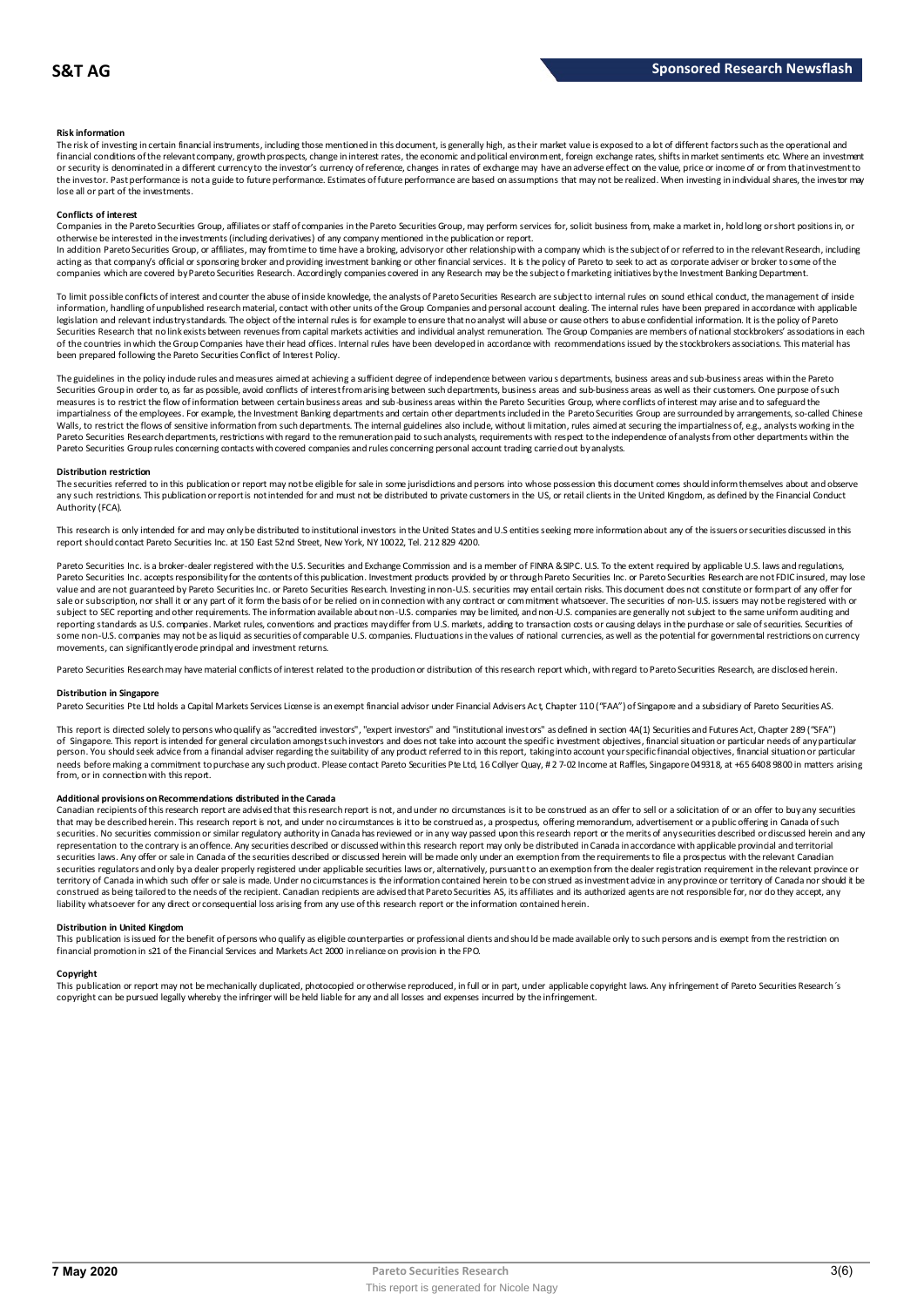# **Appendix A**

Disclosure requirements pursuant to the Norwegian Securities Trading Regulations section 3-10 (2) and section 3-11 (1), letters a-b

The below list shows companies where Pareto Securities AS - together with affiliated companies and/or persons – own a portion of the shares exceeding 5 % of the total share capital in any company<br>where a recommendation has

| Companies                  | No. of shares Holdings in % |       | Companies                 |           | No. of shares Holdings in % |
|----------------------------|-----------------------------|-------|---------------------------|-----------|-----------------------------|
| <b>Helgeland Sparebank</b> | 2.010.630                   | 9.63% | SpareBank 1Østfold Akersl | 1.140.010 | 9.20%                       |
| Pareto Bank ASA            | 14.902.985                  | 2134% | Sparebanken Vest          | 6,111,796 | 5.69%                       |

| <b>I GIULU DAIIN AUA</b>   | 1.002.000                   |       | <u>2</u> IV THE ODD ON THE REAL                                                                                                                         | <b>U.III</b> . 190 | <b>0.0070</b>               |
|----------------------------|-----------------------------|-------|---------------------------------------------------------------------------------------------------------------------------------------------------------|--------------------|-----------------------------|
|                            |                             |       | areto Securities AS or its affiliates own as determined in accordance with Section 13(d) of the US Exchange Act, 1% or moreof the equity securities of: |                    |                             |
| Companies                  | No. of shares Holdings in % |       | Companies                                                                                                                                               |                    | No. of shares Holdings in % |
| <b>Helgeland Sparebank</b> | 2.010.630                   | 9.63% | SpareBank 1SMN                                                                                                                                          | 1885.567           | 1.45%                       |
| Pareto Bank ASA            | 14.902.985                  | 2134% | SpareBank 1Østfold Akersl                                                                                                                               | 1.140.010          | 9.20%                       |
| Selvaag Bolig ASA          | 2.171.147                   | 2.32% | Sparebanken Møre                                                                                                                                        | 305.239            | 3.09%                       |
| SpareBank 1BV              | 1655.920                    | 2.63% | Sparebanken Sør                                                                                                                                         | 433.149            | 2.77%                       |
| SpareBank 1Nord-Norge      | 3.246.880                   | 3.23% | Sparebanken Vest                                                                                                                                        | 6.111.796          | 5.69%                       |
|                            |                             |       |                                                                                                                                                         |                    |                             |

Pareto Securities AS may hold financial instruments in companies where a recommendation has been produced or distributed by Pareto Securities AS in connection with rendering investment services,<br>including Market Making.

| Company                  | Analyst<br>holdings* | Total<br>holdings | Company                    | Analyst<br>holdings* | Total<br>holdings | Company                   | Analyst<br>holdings* | Total<br>holdings |
|--------------------------|----------------------|-------------------|----------------------------|----------------------|-------------------|---------------------------|----------------------|-------------------|
| AF Gruppen               | 0                    | 18.535            | <b>Helgeland Sparebank</b> | 0                    | 4.127             | Schibsted ASA B Aksjer    | 0                    | 597               |
| Aker                     | $\Omega$             | 791               | Ice Group                  | $\Omega$             | 96,891            | Seadrill                  | 0                    | 8,689             |
| Aker BP                  | 0                    | 14,269            | Jæren Sparebank            | 0                    | 500               | Selvaag Bolig             | 0                    | 2,000             |
| American Shipping Compar | 0                    | 3,500             | Komplett Bank              | 0                    | 104,079           | SpareBank 1BV             | 0                    | 22.700            |
| <b>Atlantic Sapphire</b> | $\Omega$             | 1.105             | Kongsberg Gruppen          | $\Omega$             | 34,118            | SpareBank 1Nord-Norge     | 0                    | 27,325            |
| Avance Gas               | $\Omega$             | 4,580             | <b>KWS</b>                 | 75                   | 75                | SpareBank 1Ringerike Hade | 0                    | 500               |
| Axactor                  | $\Omega$             | 8.709             | Lerøy Seafood              | 0                    | 2.050             | SpareBank 1SMN            | 0                    | 22.865            |
| <b>BASF</b>              | 270                  | 270               | Mowi                       | 0                    | 1.904             | SpareBank 1SR-Bank        | 0                    | 30,040            |
| <b>Bonheur</b>           | 0                    | 46,615            | Nordic Semiconductor       | 0                    | 6.000             | Sparebank 1Østfold Akersh | 0                    | 450               |
| <b>BRABank</b>           | 0                    | 1,371,000         | Norsk Hydro                | 0                    | 96,736            | SpareBank 1Østlandet      | 0                    | 2.161             |
| <b>DNB</b>               | $\Omega$             | 29,705            | Norwegian Air Shuttle      | $\Omega$             | 49,491            | Sparebanken Sør           | 0                    | 15,840            |
| <b>DNO</b>               | 0                    | 457,388           | Ocean Yield                | 0                    | 39,037            | Sparebanken Vest          | 0                    | 5,869             |
| DNO Bull ETN             | $\Omega$             | 7,000             | Okeanis Eco Tankers        | 0                    | 2,728             | Sparebanken Øst           | 0                    | 1,500             |
| Entra                    | $\Omega$             | 8,837             | Orkla                      | 0                    | 18.644            | Stolt-Nielsen             | 0                    | 42,426            |
| Equinor                  | $\Omega$             | 5.002             | Pareto Bank                | 0                    | 1279,375          | Storebrand                | 0                    | 6,165             |
| <b>Europris</b>          | $\Omega$             | 14.750            | <b>PGS</b>                 | 0                    | 11.656            | Subsea 7                  | 0                    | 1.139             |
| Fjord1                   | $\Omega$             | 50,000            | Pioneer Property           | $\Omega$             | 2,050             | Telenor                   | 0                    | 2.731             |
| Fjordkraft Holding       | 0                    | 8,000             | Protector Forsikring       | 0                    | 14,785            | <b>TGS-NOPEC</b>          | 0                    | 2,000             |
| Frontline                | $\Omega$             | 11.730            | <b>REC Silicon</b>         | 0                    | 32,708            | <b>VOW ASA</b>            | 0                    | 4.781             |
| Gjensidige Forsikring    | $\Omega$             | 7.280             | SalM ar                    | $\Omega$             | 200               | <b>XXL</b>                | 0                    | 9,279             |
| Golden Ocean Group       | $\Omega$             | 1.744             | Sandnes Sparebank          | 0                    | 27,532            | Yara International        | 0                    | 14,253            |
| Grieg Seafood            | $\Omega$             | 770               | Scatec Solar               | $\Omega$             | 35,000            | Zenterio                  | 0                    | 78,865            |
| Hafnia Limited           | 0                    | 10,000            |                            |                      |                   |                           |                      |                   |
|                          |                      |                   |                            |                      |                   |                           |                      |                   |

This overview is updated monthly (last updated 17.03.2020).

\*Analyst holdings ref ers t o posit ions held by t he Paret o Securit ies AS analyst covering t he company.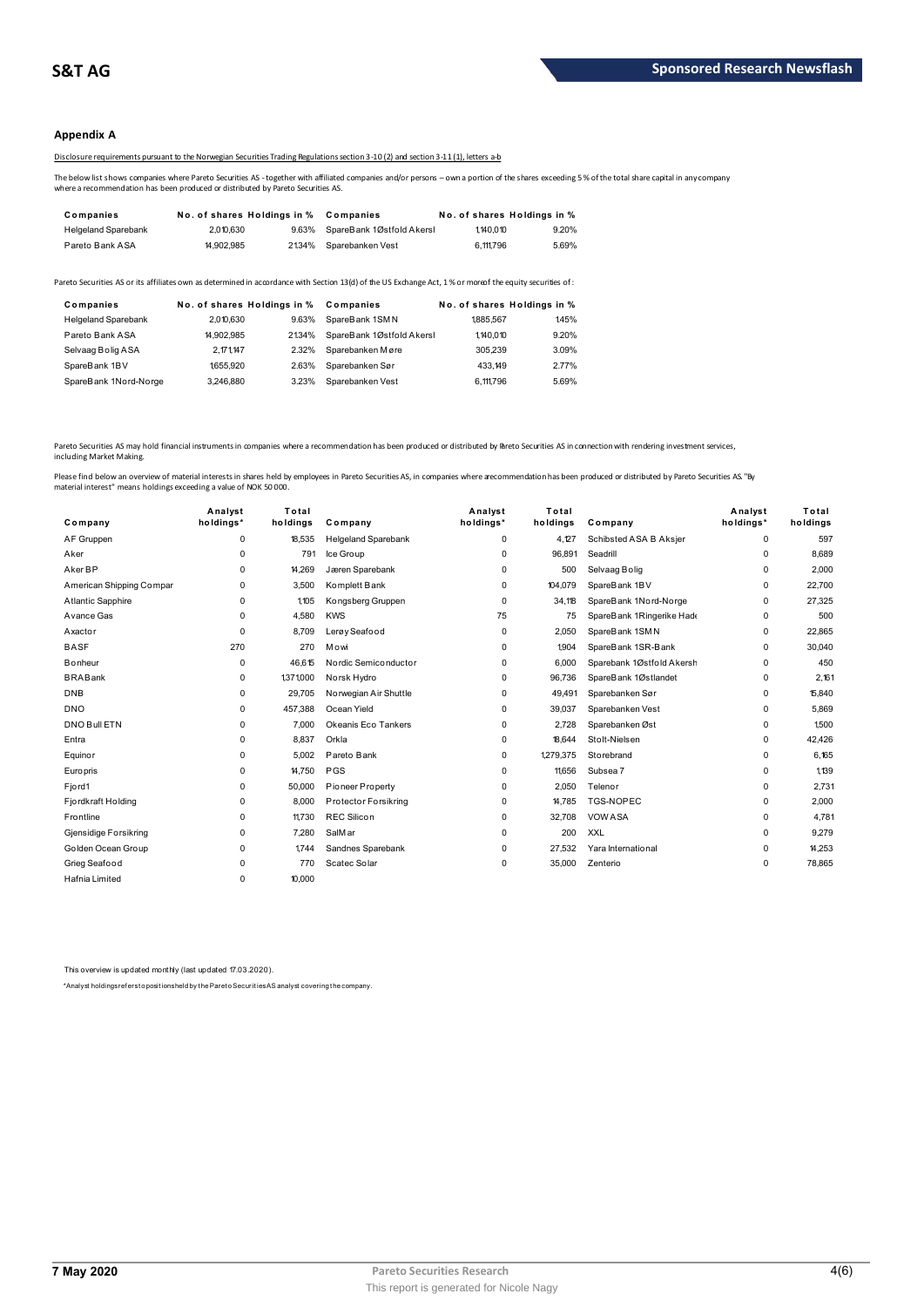# **Appendix B**

Disclosure requirements pursuant to the Norwegian Securities Trading Regulation § 3-11, letters e-f, ref the Securities Trading Act Section 3-10

Overview over issuers of financial instruments where Pareto Securities AS have prepared or distributed investment recommendation, where Pareto Securities AS have been lead manager/co-lead manager<br>or have rendered publicly

| or have rendered publicly known not immaterial investment banking services over the previous 12 months: |                                    |                                  |
|---------------------------------------------------------------------------------------------------------|------------------------------------|----------------------------------|
| 2020Bulkers                                                                                             | GG. St. Kongensgade 100 og 106     | Ocean Yield                      |
| Advanzia Bank                                                                                           | <b>Hafnia Limited</b>              | Odfjell SE                       |
| Africa Energy                                                                                           | Hafslund E-CO                      | <b>OKEA</b>                      |
| African Petroleum Corporation                                                                           | Hunter Group ASA                   | Otiga Group                      |
| Agder Energi                                                                                            | Hörmann Industries                 | Pareto Bank                      |
| Aker ASA                                                                                                | Ice Group                          | Petroleum Geo-Services           |
| American Tanker                                                                                         | <b>ICWHolding</b>                  | PetroTal                         |
| <b>Belships</b>                                                                                         | Kingfish Zeeland                   | Pinewood Laborat ories           |
| <b>BRAbank</b>                                                                                          | Klaveness Combination Carriers ASA | Pioneer Property Group           |
| <b>BWEnergi</b>                                                                                         | LifeFit                            | ProvidencesInv. Mngmt Pty        |
| Cabonline Group Holding AB                                                                              | Luxaviation Holding                | Questerre Energy                 |
| CentralNic Group                                                                                        | Monobank ASA                       | SandnesSparebank                 |
| <b>DNO</b>                                                                                              | MutaresSE& Co. KGaA                | Seadrill                         |
| <b>Erwe Immobilien</b>                                                                                  | Navig8                             | Shamaran Petroleum               |
| Euromicron AG                                                                                           | Navigator Holdings                 | Sparebanken Vest                 |
| Exmar NV                                                                                                | Norbit ASA                         | Stolt Nilsen                     |
| Filo Mining Corp                                                                                        | Northern Ocean                     | <b>TEMPTON Dienstleist ungen</b> |
| Flex LNG                                                                                                | Norwegian Air Shuttle              | United Camping AB                |
| Floatel                                                                                                 | Nouveau Monde Graphite             | Vantage Drilling                 |
| Genel Energy                                                                                            |                                    |                                  |

*This overview is updated monthly (this overview is for the period 28.02.2019 - 29.02.2020).* 

# **Appendix C**

| Appoliain V                     |                                                                                           |
|---------------------------------|-------------------------------------------------------------------------------------------|
|                                 | Disclosure requirements pursuant to the Norwegian Securities Trading Requiation § 3-11(4) |
| Distribution of recommendations |                                                                                           |
| Recommendation                  | % distribution                                                                            |
| Buy                             | 56%                                                                                       |
| Hold                            | 39%                                                                                       |
| Sell                            | 5%                                                                                        |
|                                 |                                                                                           |

| ---                                             | - - -          |
|-------------------------------------------------|----------------|
| Distribution of recommendations (transactions*) |                |
| Recommendation                                  | % distribution |
| Buy                                             | 87%            |
| Hold                                            | 13%            |
| Sell                                            | 0%             |
|                                                 |                |

\* Companies under coverage with which Pareto Securities Group has on-going or completed public investment banking services in the previous 12 months This overview is updated monthly (last updated 17.03.2020).